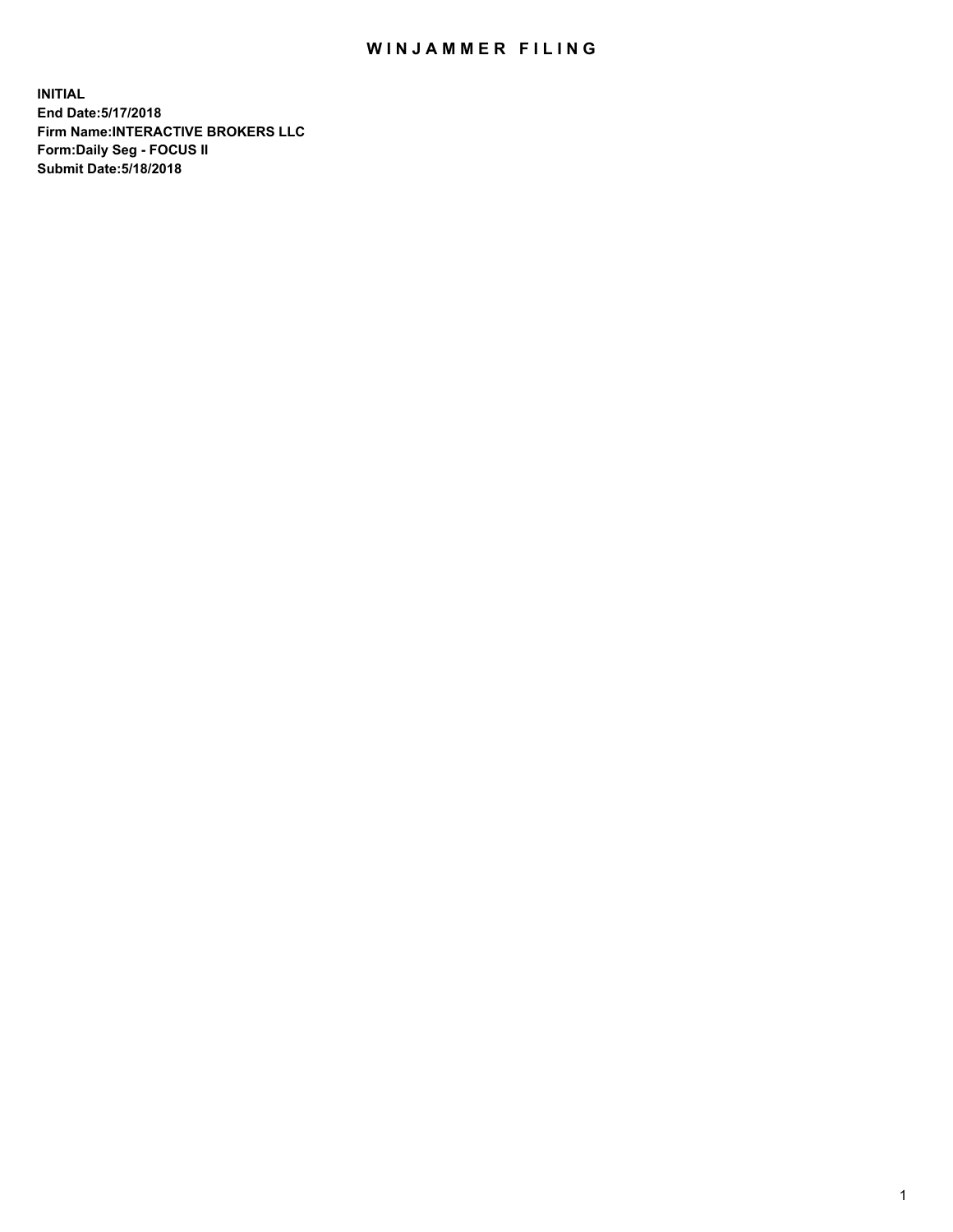## **INITIAL End Date:5/17/2018 Firm Name:INTERACTIVE BROKERS LLC Form:Daily Seg - FOCUS II Submit Date:5/18/2018 Daily Segregation - Cover Page**

| Name of Company<br><b>Contact Name</b><br><b>Contact Phone Number</b>                                                                                                                                                                                                                                                          | <b>INTERACTIVE BROKERS LLC</b><br><b>James Menicucci</b><br>203-618-8085                        |  |
|--------------------------------------------------------------------------------------------------------------------------------------------------------------------------------------------------------------------------------------------------------------------------------------------------------------------------------|-------------------------------------------------------------------------------------------------|--|
| <b>Contact Email Address</b>                                                                                                                                                                                                                                                                                                   | jmenicucci@interactivebrokers.c<br>om                                                           |  |
| FCM's Customer Segregated Funds Residual Interest Target (choose one):<br>a. Minimum dollar amount: ; or<br>b. Minimum percentage of customer segregated funds required:% ; or<br>c. Dollar amount range between: and; or<br>d. Percentage range of customer segregated funds required between:% and%.                         | $\overline{\mathbf{0}}$<br>$\overline{\mathbf{0}}$<br>155,000,000 245,000,000<br>0 <sub>0</sub> |  |
| FCM's Customer Secured Amount Funds Residual Interest Target (choose one):<br>a. Minimum dollar amount: ; or<br>b. Minimum percentage of customer secured funds required:%; or<br>c. Dollar amount range between: and; or<br>d. Percentage range of customer secured funds required between: % and %.                          | $\overline{\mathbf{0}}$<br>$\overline{\mathbf{0}}$<br>80,000,000 120,000,000<br>0 <sub>0</sub>  |  |
| FCM's Cleared Swaps Customer Collateral Residual Interest Target (choose one):<br>a. Minimum dollar amount: ; or<br>b. Minimum percentage of cleared swaps customer collateral required:% ; or<br>c. Dollar amount range between: and; or<br>d. Percentage range of cleared swaps customer collateral required between:% and%. | $\overline{\mathbf{0}}$<br>$\underline{\mathbf{0}}$<br>0 <sub>0</sub><br>0 <sup>0</sup>         |  |

Attach supporting documents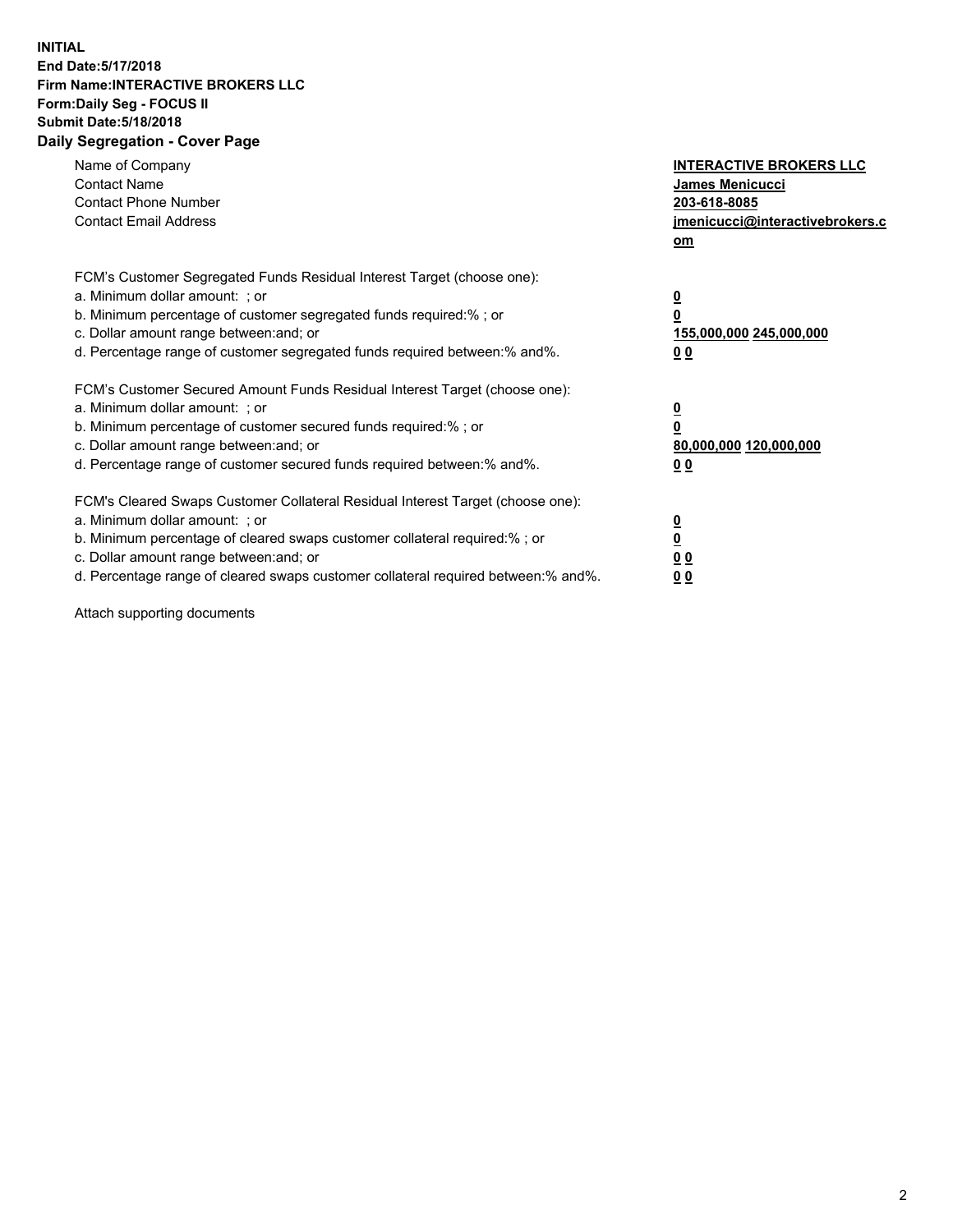## **INITIAL End Date:5/17/2018 Firm Name:INTERACTIVE BROKERS LLC Form:Daily Seg - FOCUS II Submit Date:5/18/2018 Daily Segregation - Secured Amounts**

|     | Daily Segregation - Secured Amounts                                                         |                                   |
|-----|---------------------------------------------------------------------------------------------|-----------------------------------|
|     | Foreign Futures and Foreign Options Secured Amounts                                         |                                   |
|     | Amount required to be set aside pursuant to law, rule or regulation of a foreign            | $0$ [7305]                        |
|     | government or a rule of a self-regulatory organization authorized thereunder                |                                   |
| 1.  | Net ledger balance - Foreign Futures and Foreign Option Trading - All Customers             |                                   |
|     | A. Cash                                                                                     | 444,774,714 [7315]                |
|     | B. Securities (at market)                                                                   | $0$ [7317]                        |
| 2.  | Net unrealized profit (loss) in open futures contracts traded on a foreign board of trade   | 11,636,636 [7325]                 |
| 3.  | Exchange traded options                                                                     |                                   |
|     | a. Market value of open option contracts purchased on a foreign board of trade              | 251,311 [7335]                    |
|     | b. Market value of open contracts granted (sold) on a foreign board of trade                | -37,116 [7337]                    |
| 4.  | Net equity (deficit) (add lines 1.2. and 3.)                                                | 456,625,545 [7345]                |
| 5.  | Account liquidating to a deficit and account with a debit balances - gross amount           | 4,505 [7351]                      |
|     | Less: amount offset by customer owned securities                                            | 0 [7352] 4,505 [7354]             |
| 6.  | Amount required to be set aside as the secured amount - Net Liquidating Equity              | 456,630,050 [7355]                |
|     | Method (add lines 4 and 5)                                                                  |                                   |
| 7.  | Greater of amount required to be set aside pursuant to foreign jurisdiction (above) or line | 456,630,050 [7360]                |
|     | 6.                                                                                          |                                   |
|     | FUNDS DEPOSITED IN SEPARATE REGULATION 30.7 ACCOUNTS                                        |                                   |
| 1.  | Cash in banks                                                                               |                                   |
|     | A. Banks located in the United States                                                       | 97,515,747 [7500]                 |
|     | B. Other banks qualified under Regulation 30.7                                              | 0 [7520] 97,515,747 [7530]        |
| 2.  | Securities                                                                                  |                                   |
|     | A. In safekeeping with banks located in the United States                                   | 371,339,028 [7540]                |
|     | B. In safekeeping with other banks qualified under Regulation 30.7                          | 0 [7560] 371,339,028 [7570]       |
| 3.  | Equities with registered futures commission merchants                                       |                                   |
|     | A. Cash                                                                                     | $0$ [7580]                        |
|     | <b>B.</b> Securities                                                                        | $0$ [7590]                        |
|     | C. Unrealized gain (loss) on open futures contracts                                         | $0$ [7600]                        |
|     | D. Value of long option contracts                                                           | $0$ [7610]                        |
|     | E. Value of short option contracts                                                          | 0 [7615] 0 [7620]                 |
| 4.  | Amounts held by clearing organizations of foreign boards of trade                           |                                   |
|     | A. Cash                                                                                     | $0$ [7640]                        |
|     | <b>B.</b> Securities                                                                        | $0$ [7650]                        |
|     | C. Amount due to (from) clearing organization - daily variation                             | $0$ [7660]                        |
|     | D. Value of long option contracts                                                           | $0$ [7670]                        |
|     | E. Value of short option contracts                                                          | 0 [7675] 0 [7680]                 |
| 5.  | Amounts held by members of foreign boards of trade                                          |                                   |
|     | A. Cash                                                                                     | 104,683,225 [7700]                |
|     | <b>B.</b> Securities                                                                        | $0$ [7710]                        |
|     | C. Unrealized gain (loss) on open futures contracts                                         | 1,301,724 [7720]                  |
|     | D. Value of long option contracts                                                           | 251,311 [7730]                    |
|     | E. Value of short option contracts                                                          | -37,116 [7735] 106,199,144 [7740] |
| 6.  | Amounts with other depositories designated by a foreign board of trade                      | $0$ [7760]                        |
| 7.  | Segregated funds on hand                                                                    | $0$ [7765]                        |
| 8.  | Total funds in separate section 30.7 accounts                                               | 575,053,919 [7770]                |
| 9.  | Excess (deficiency) Set Aside for Secured Amount (subtract line 7 Secured Statement         | 118,423,869 [7380]                |
|     | Page 1 from Line 8)                                                                         |                                   |
| 10. | Management Target Amount for Excess funds in separate section 30.7 accounts                 | 80,000,000 [7780]                 |
| 11. | Excess (deficiency) funds in separate 30.7 accounts over (under) Management Target          | 38,423,869 [7785]                 |
|     |                                                                                             |                                   |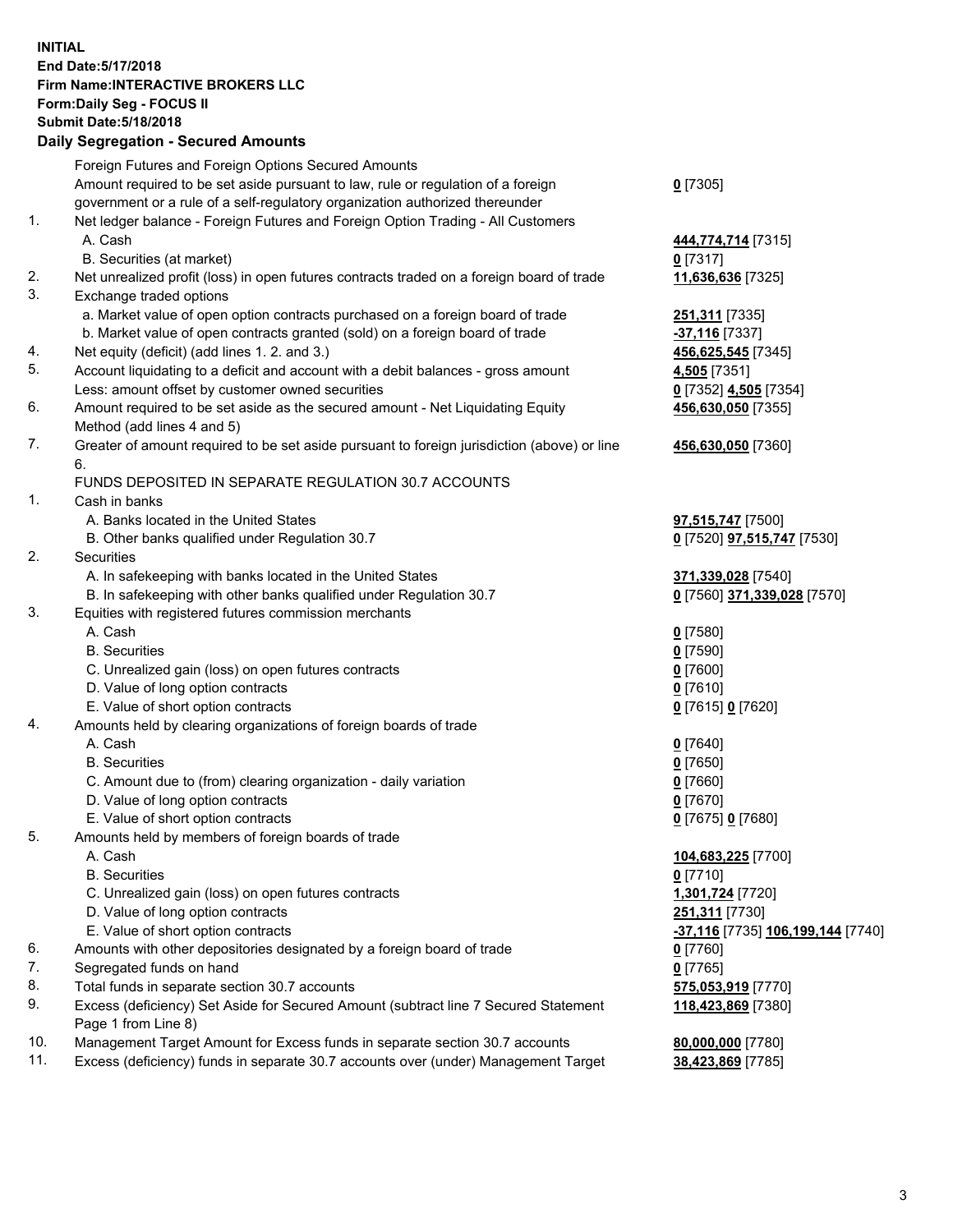**INITIAL End Date:5/17/2018 Firm Name:INTERACTIVE BROKERS LLC Form:Daily Seg - FOCUS II Submit Date:5/18/2018 Daily Segregation - Segregation Statement** SEGREGATION REQUIREMENTS(Section 4d(2) of the CEAct) 1. Net ledger balance A. Cash **4,076,825,037** [7010] B. Securities (at market) **0** [7020] 2. Net unrealized profit (loss) in open futures contracts traded on a contract market **43,610,275** [7030] 3. Exchange traded options A. Add market value of open option contracts purchased on a contract market **179,866,925** [7032] B. Deduct market value of open option contracts granted (sold) on a contract market **-180,581,751** [7033] 4. Net equity (deficit) (add lines 1, 2 and 3) **4,119,720,486** [7040] 5. Accounts liquidating to a deficit and accounts with debit balances - gross amount **155,635** [7045] Less: amount offset by customer securities **0** [7047] **155,635** [7050] 6. Amount required to be segregated (add lines 4 and 5) **4,119,876,121** [7060] FUNDS IN SEGREGATED ACCOUNTS 7. Deposited in segregated funds bank accounts A. Cash **553,977,296** [7070] B. Securities representing investments of customers' funds (at market) **2,669,768,115** [7080] C. Securities held for particular customers or option customers in lieu of cash (at market) **0** [7090] 8. Margins on deposit with derivatives clearing organizations of contract markets A. Cash **21,760,750** [7100] B. Securities representing investments of customers' funds (at market) **1,087,542,893** [7110] C. Securities held for particular customers or option customers in lieu of cash (at market) **0** [7120] 9. Net settlement from (to) derivatives clearing organizations of contract markets **-1,000,679** [7130] 10. Exchange traded options A. Value of open long option contracts **179,818,302** [7132] B. Value of open short option contracts **-180,517,534** [7133] 11. Net equities with other FCMs A. Net liquidating equity **0** [7140] B. Securities representing investments of customers' funds (at market) **0** [7160] C. Securities held for particular customers or option customers in lieu of cash (at market) **0** [7170] 12. Segregated funds on hand **0** [7150] 13. Total amount in segregation (add lines 7 through 12) **4,331,349,143** [7180] 14. Excess (deficiency) funds in segregation (subtract line 6 from line 13) **211,473,022** [7190] 15. Management Target Amount for Excess funds in segregation **155,000,000** [7194] **56,473,022** [7198]

16. Excess (deficiency) funds in segregation over (under) Management Target Amount Excess